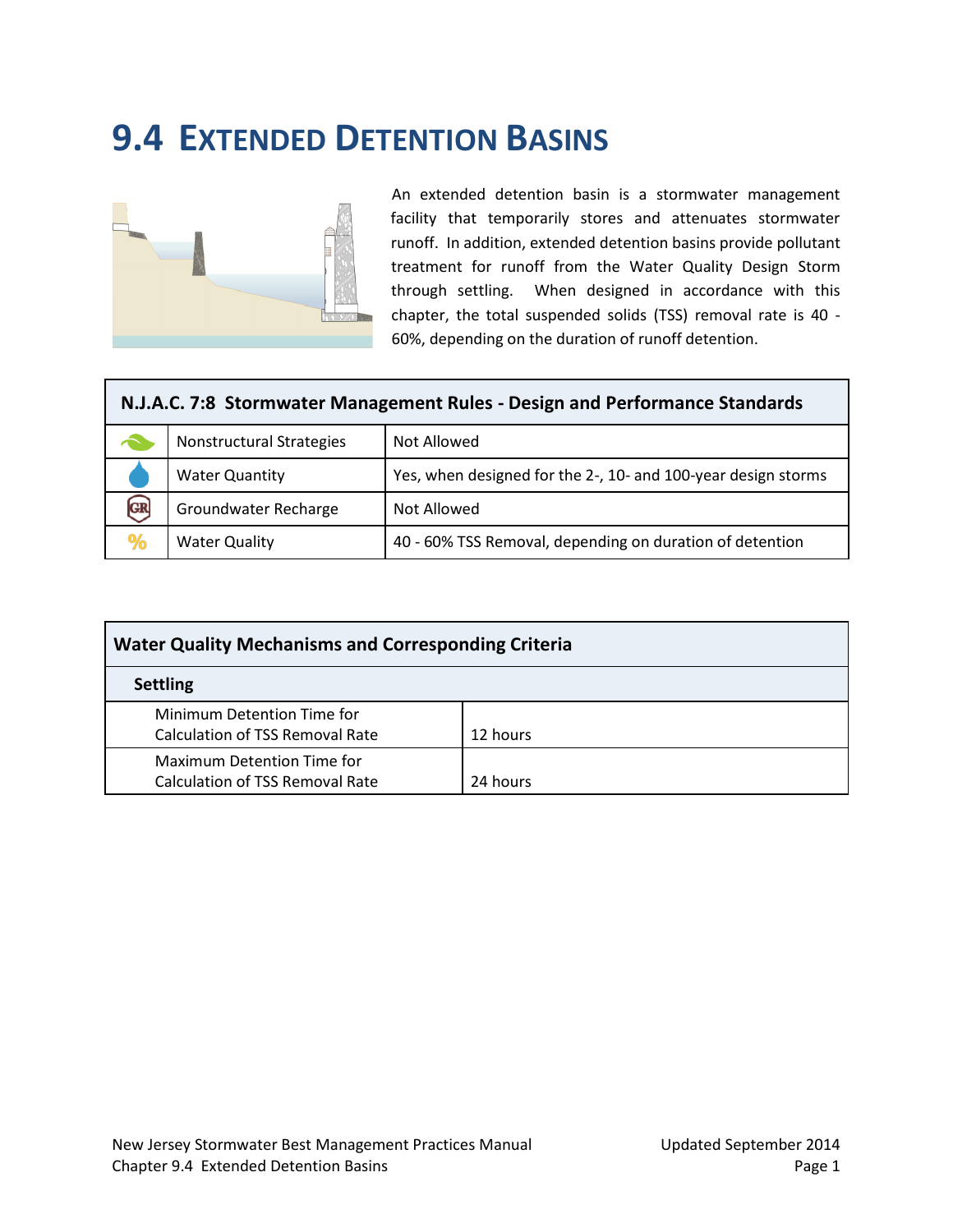# **Introduction**

Extended detention basins are used to address both the stormwater runoff quantity and quality impacts of land development. The lower stages of an extended detention basin detain runoff from the Water Quality Design Storm promoting pollutant removal through settling. The higher stages of the basin attenuate the peak rates of runoff from larger storm events.

Extended detention basins may be used at sites where significant increases in runoff are expected as a result of site development; however, their limited efficacy in removing both particulate and soluble pollutants may limit their use for water quality.

Extended detention basins must have a maintenance plan and, if privately owned, should be protected by easement, deed restriction, ordinance or other legal measures that prevent its neglect, adverse alteration or removal.

### **Applications**



Extended detention basins may be designed to convey storm events larger than the Water Quality Design Storm; however, regardless of the design storm chosen, all extended detention basins must be designed for stability in accordance with the *Standards for Soil Erosion and Sediment Control in New Jersey,* as required by N.J.A.C. 7:8.



To receive credit for a TSS removal rate of 40-60%, extended detention basins must be designed to treat the Water Quality Design Storm and in accordance with the criteria below.

# **Design Criteria**

#### **Basic Requirements**

There are two categories of extended detention basins; the following design criteria apply to all categories and must be met in order to receive the 40 - 60% TSS removal rate for this BMP. It is critical that all extended detention basins are designed in accordance with these criteria in order to ensure proper operation, to maximize the functional life of the system, and to ensure public safety. For criteria specific to each category, see the applicable section, beginning on page 5.

#### **Elevation Above Seasonal High Water Table**

- **The lowest elevation in a surface extended detention basin, excluding low flow channels, must** be at least 1 foot above the seasonal high groundwater table. The lowest elevation in any low flow channel, must be at or above the seasonal high groundwater table.
- **The lowest elevation in a subsurface extended detention basin, including any pipes and bedding** material, must be at least 1 foot above the seasonal high water table.

New Jersey Stormwater Best Management Practices Manual Updated September 2014 Chapter 9.4 Extended Detention Basins **Page 2** and the state of the state of the state of the state of the state of the state of the state of the state of the state of the state of the state of the state of the state of th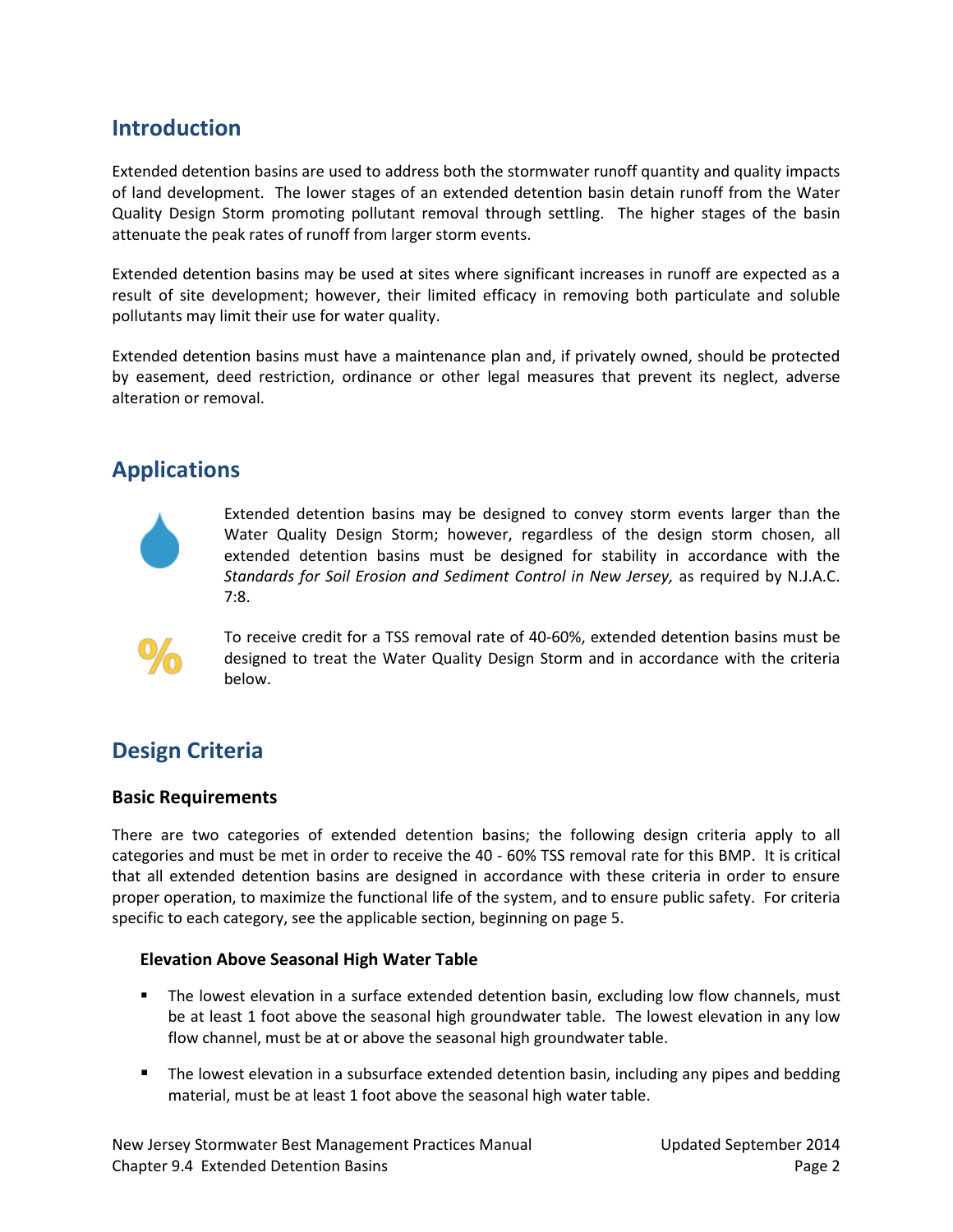### **Detention Time**

 The minimum detention time that can be used to calculate the TSS removal rate is 12 hours, and the maximum detention time that can be used to calculate the TSS removal rate is 24 hours.

### **Outlet Structure**

- The minimum diameter of any outlet orifice in an extended detention basin is 2.5 inches, as required by N.J.A.C. 7:8-5.7(a)4; additional information regarding outlet structures can be found in the Residential Site Improvement Standards at N.J.A.C. 5:21-7.
- **The Trash racks must be installed at the intake to the outlet structure. They must also be designed** to avoid acting as the hydraulic control for the system, and they must meet the following criteria, as required by N.J.A.C. 7:8-5.7(a)2 and  $6.2(a)$ :
	- □ Parallel bars spaced at 1-inch intervals, up to the elevation of the Water Quality Design Storm,
	- □ Minimum bar spacing: 1 inch, for elevations in excess of the Water Quality Design Storm,
	- □ Maximum bar spacing:  $1/3$  the diameter of the orifice or  $1/3$  the width of weir, with a maximum spacing of 6 inches, for elevations in excess of the Water Quality Design Storm,
	- □ Maximum average velocity of flow through clean rack: 2.5 feet/second, under full range of stage and discharge, computed on the basis of the net area of opening through rack,
	- □ Constructed of rigid, durable and corrosion-resistant material, and
	- □ Designed to withstand a perpendicular live loading of 300 lbs./sf.
- All extended detention basins must be designed to safely convey system overflows to downstream drainage systems. The design of the overflow structure must be sufficient to provide safe, stable discharge of stormwater in the event of an overflow. Safe and stable discharge minimizes the possibility of erosion and flooding in down-gradient areas. Therefore, discharge in the event of an overflow must be consistent with the current version of *Standards for Off-Site Stability* found in the *Standards for Soil Erosion and Sediment Control in New Jersey,*  as required by N.J.A.C. 7:8. Extended detention basins classified as dams under the NJDEP Dam Safety Standards at N.J.A.C. 7:20 must also meet the overflow requirements of these Standards. Overflow capacity can be provided by a hydraulic structure such as a drain inlet, weir, or catch basin, or a surface feature such as a swale or open channel as site conditions allow.
- The hydraulic design of the outlet structure, outlet pipe, emergency spillway, and underdrain systems in an extended detention basin must consider any significant tailwater effects of downstream waterways or facilities. This includes instances where the lowest invert in the outlet or overflow structure is below the flood hazard area design flood elevation of a receiving stream.
- **Information regarding outlet structures, bottom and side slopes, low flow channels, conduit** outlet protection, and vegetative cover can be found in N.J.A.C.7:8 and *Soil Erosion and Sediment Control Standards for New Jersey*.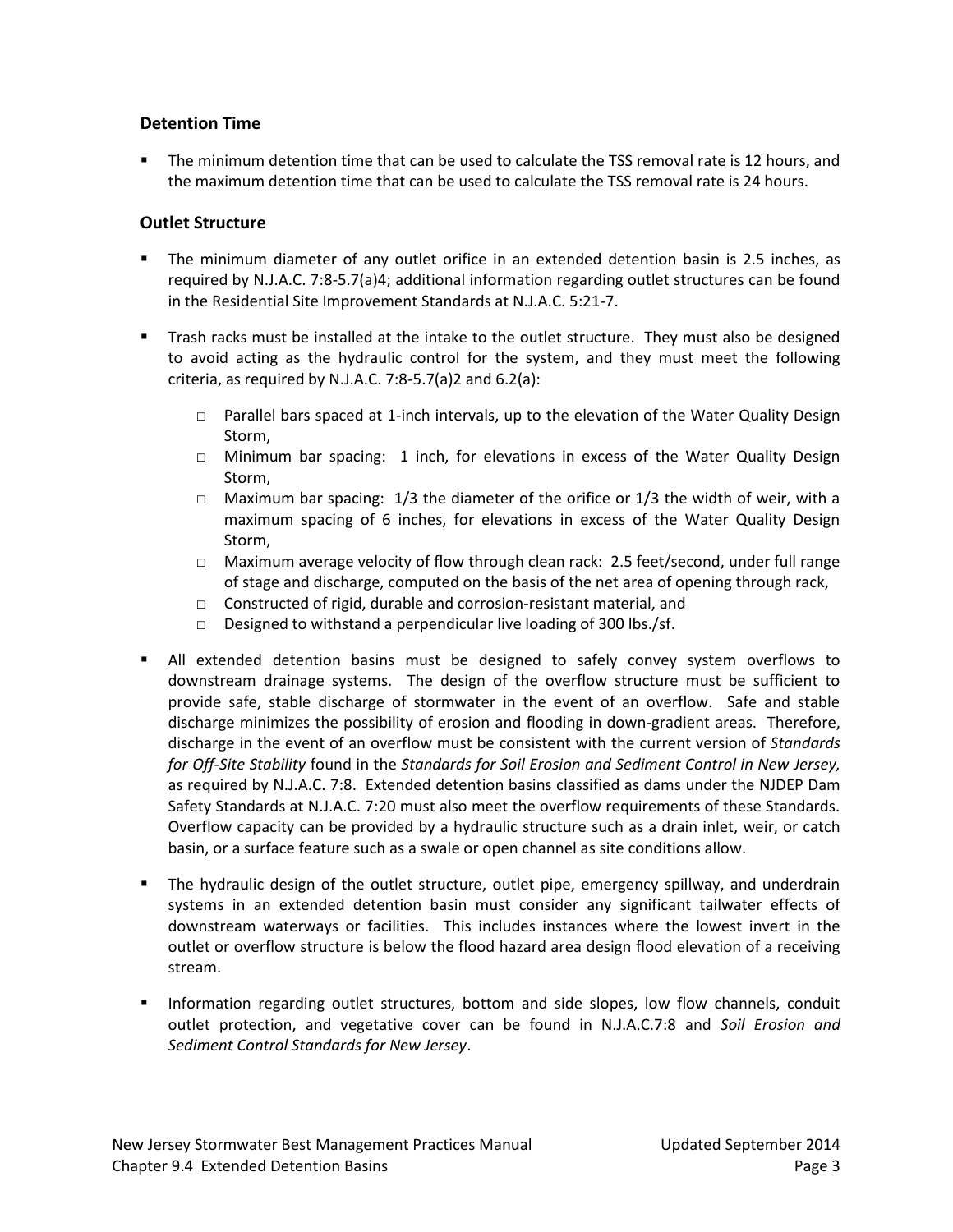### **Drain Time**

Extended detention basins are intended to be dry between storm events; therefore, the basin must fully empty within 72 hours. Storage in excess of this time can render the basin ineffective and may result in anaerobic conditions, odor, and both water quality and mosquito breeding issues.

### **Types of Extended Detention Basins**

There are two types of extended detention basins:

- 1. Surface Extended Detention Basins
- 2. Subsurface Extended Detention Basins

### **Individual Types of Extended Detention Basins**

The following section provides detailed design criteria for each type of extended detention basin; the illustrations include a forebay in the pretreatment zone. These illustrations depict possible configurations and flow paths and are not intended to limit the design.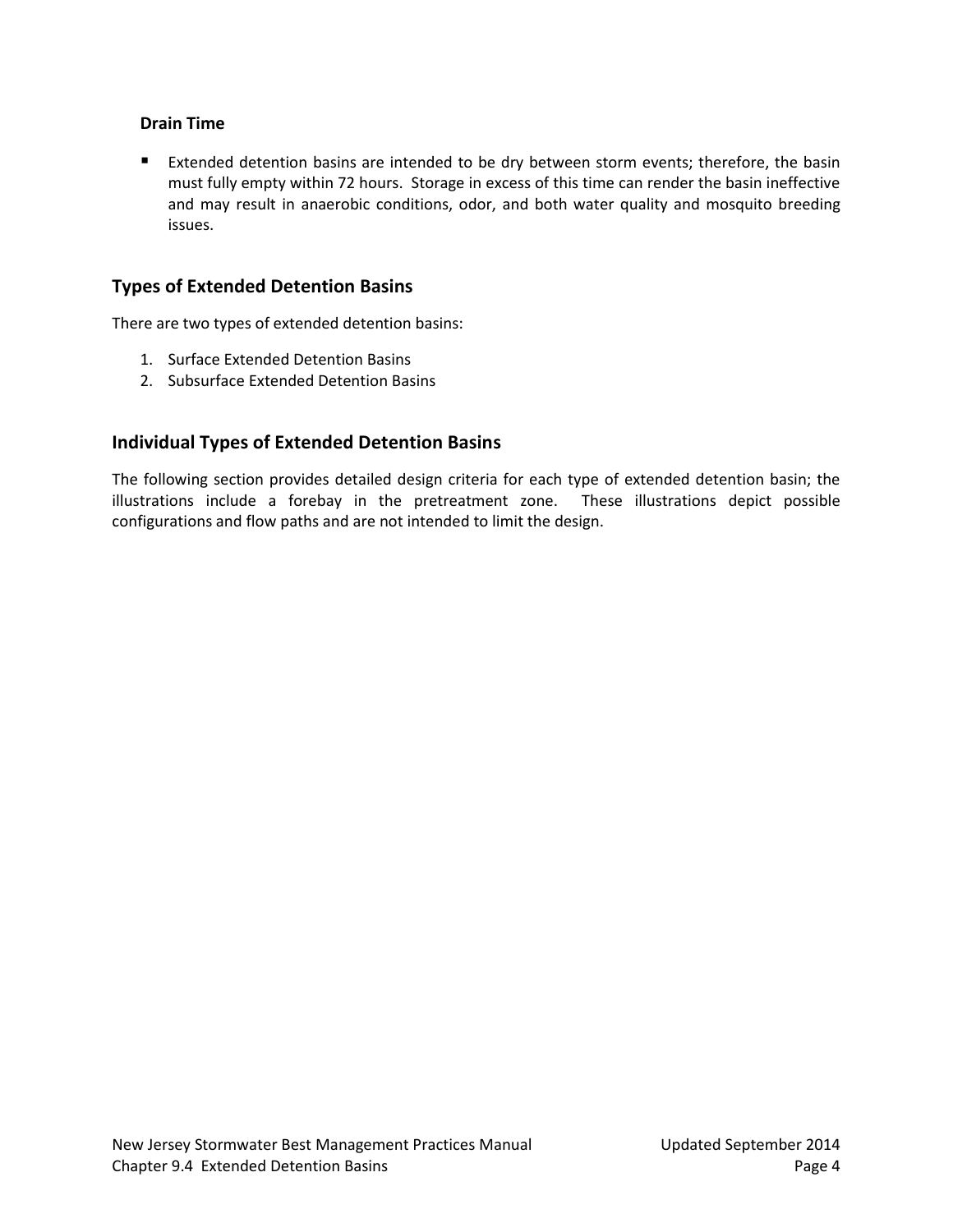### **Surface Extended Detention Basins**

The following illustrations show a surface extended detention basin in both plan and profile views. The water surface elevation (W.S.E.) for the Water Quality Design Storm and the 2-, 10- and 100-year storms are individually labeled.







### **Surface Extended Detention Basin – Plan View**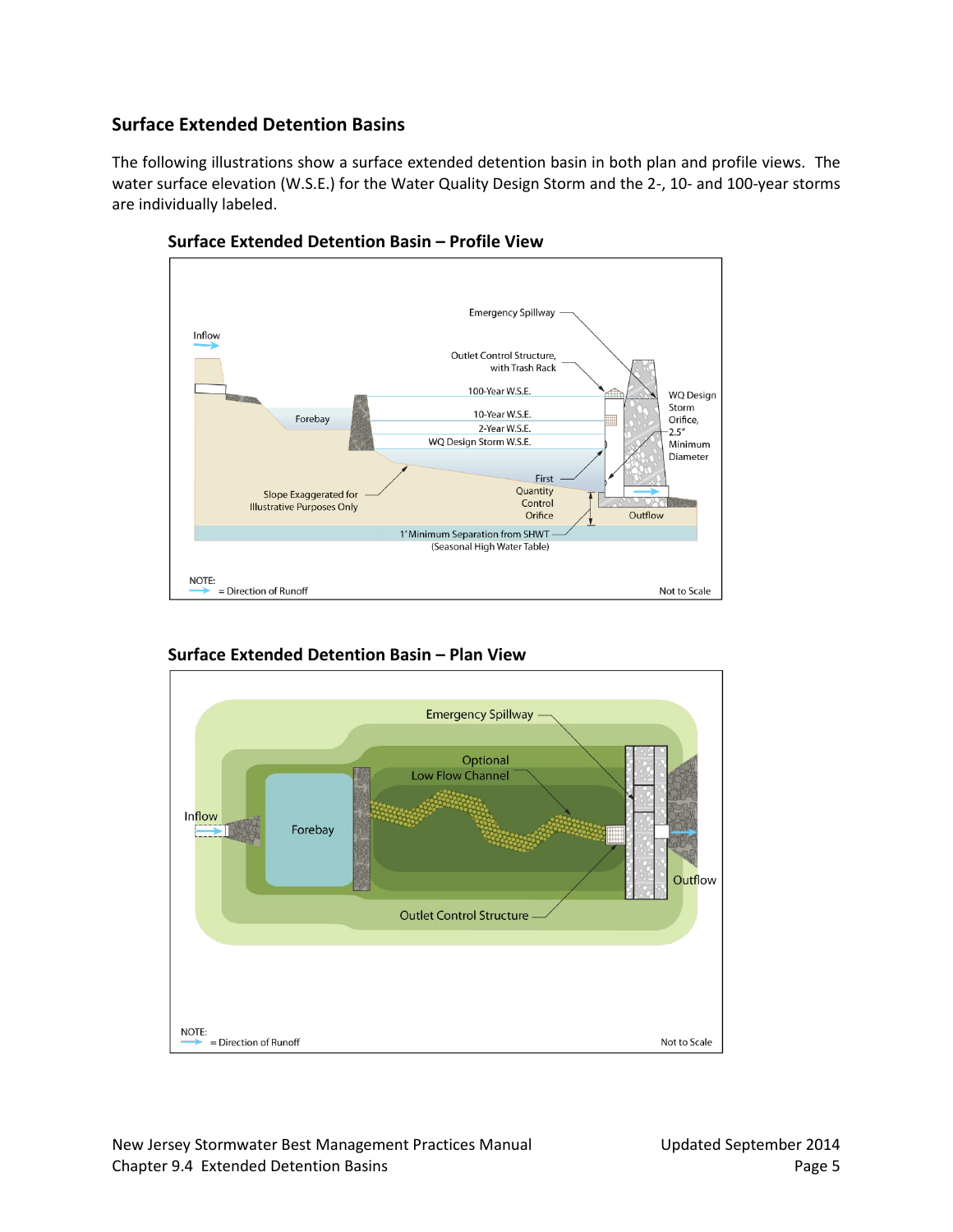### **Subsurface Extended Detention Basins**

A subsurface detention basin is located entirely below the ground surface. Runoff may be stored in a vault, perforated pipe, and/or stone bed. Because it is difficult to remove accumulated sediment from the stone bed, if a stone bed is utilized, all runoff must be pretreated to remove at least 50% of the TSS from the runoff volume of the system's maximum design storm. For additional information, see the discussion of pretreatment found on page 10. Instead of pretreatment, the basin's storage volume can be increased to account for the loss of storage in the stone bed due to sediment accumulation; the calculation of the additional storage volume must be based upon the expected life of the system.



### **Subsurface Extended Detention Basin – Profile View**

The illustration above shows an example of a stone bed-type subsurface extended detention basin.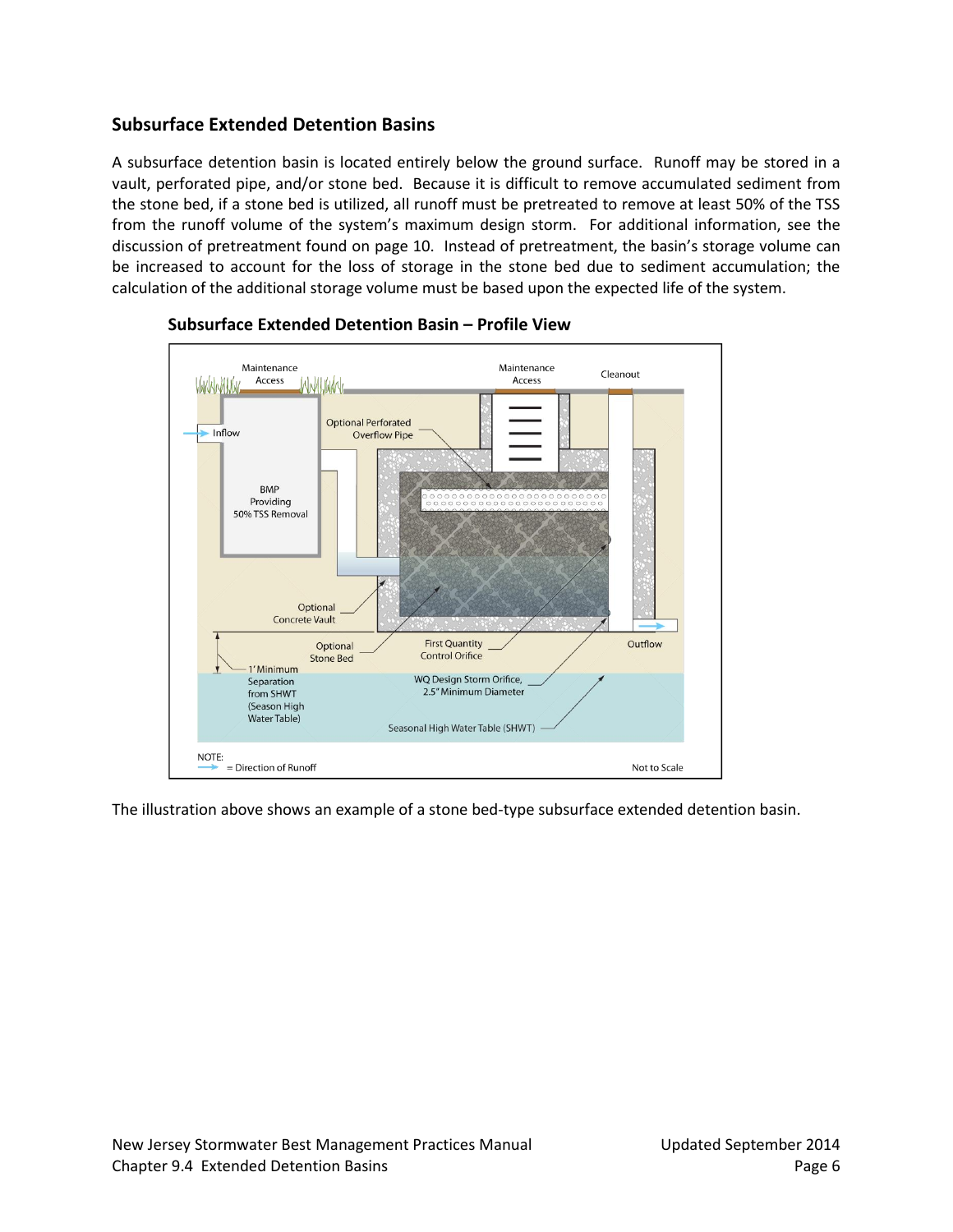# **TSS Removal Rates for Extended Detention Basins**

Extended detention basins are designed to provide treatment of runoff volume generated by the stormwater quality design storm. Techniques to compute this volume are discussed in *Chapter 5: Computing Stormwater Runoff Rates and Volumes.*

The TSS removal rate for an extended detention basin is based on the basin's detention time. The detention time begins when the maximum storage volume is achieved and ends when only 10% of the maximum volume remains. The chart below shows the TSS removal rate for a given detention time. As previously stated, for the purposes of TSS removal rate calculations, the minimum detention time is 12 hours, and the maximum detention time is 24 hours. Systems with detention times in excess of 24 hours will still only be credited with a 60% TSS removal rate.





To determine the TSS removal rate for an extended detention basin, either the chart above or the following equation may be used:

% TSS Removal Rate  $\frac{t-12}{12} \times 20$ , where t is the time of detention in hours and  $12 \le t \le 24$ .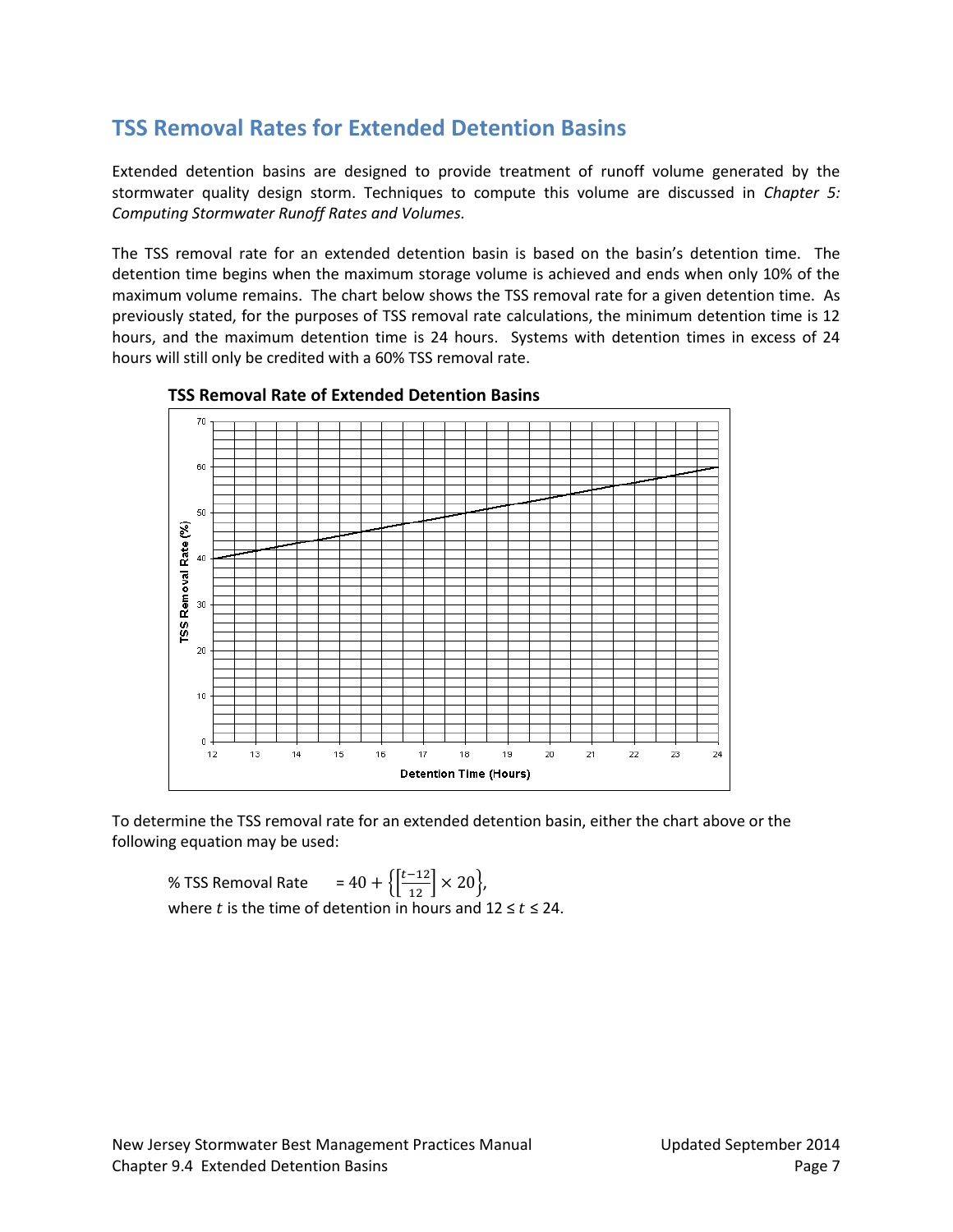The following example illustrates how to use the chart to determine the TSS removal rate provided:

**Example: A number of extended detention basins are to be evaluated for TSS removal rates**

| Design<br>Number | Time to Peak<br>Elevation (hr) | Peak Storage<br>Volume for WQ<br>Design Storm (cf) | 10% Peak<br>Storage<br>Volume (cf) | Time to 10%<br>WQ Volume<br>(hr) | Detention Time Used<br>${12$ <= Td <= 24} (hr) | % TSS<br>Removal |
|------------------|--------------------------------|----------------------------------------------------|------------------------------------|----------------------------------|------------------------------------------------|------------------|
|                  | 3.5                            | 1536.0                                             |                                    |                                  |                                                |                  |
|                  | 2.4                            | 584.5                                              |                                    |                                  |                                                |                  |
| 3                |                                | 182.0                                              |                                    |                                  |                                                |                  |

**Step #1:** For each row, multiply the peak storage volume by 0.10 (10%).

|        |                | Peak Storage      | 10% Peak    | Time to 10% |                         |         |
|--------|----------------|-------------------|-------------|-------------|-------------------------|---------|
| Design | Time to Peak   | Volume for WQ     | Storage     | WQ Volume   | Detention Time Used     | % TSS   |
| Number | Elevation (hr) | Design Storm (cf) | Volume (cf) | (hr)        | ${12$ <= Td <= 24} (hr) | Removal |
|        | $3.5^{\circ}$  | 1536.0            | 153.6       |             |                         |         |
| ς      | 2.4            | 584.5             | 58.5        |             |                         |         |
| ٩      |                | 182.0             | 18.2        |             |                         |         |

**Step #2:** For each design determine the time at which the outflow volume is reduced to 10%. For this example, they are as shown in the following table.

|        |                | Peak Storage      | 10% Peak    | Time to 10% |                                 |         |
|--------|----------------|-------------------|-------------|-------------|---------------------------------|---------|
| Design | Time to Peak   | Volume for WQ     | Storage     |             | WQ Volume   Detention Time Used | % TSS   |
| Number | Elevation (hr) | Design Storm (cf) | Volume (cf) | (hr)        | ${12$ <= Td <= 24} (hr)         | Removal |
|        | 3.5            | 1536.0            | 153.6       | >27.5       |                                 |         |
| 2      | 2.4            | 584.5             | 58.5        | 21          |                                 |         |
| 3      |                | 182.0             | 18.2        | 14          |                                 |         |

**Step #3:** For each design, the detention time is calculated by subtracting the value in the *time to Peak Elevation (hr)* column from the value in the *Time to 10% WQ Volume (hr)* column. A detention time less than 12 hours will result in a 0% TSS removal rating, and the maximum of 60% TSS rating is applied to all detention times of 24 or more hours.

|               |                | Peak Storage      | 10% Peak    | Time to 10% |                           |         |
|---------------|----------------|-------------------|-------------|-------------|---------------------------|---------|
| Design        | Time to Peak   | Volume for WQ     | Storage     | WQ Volume   | Detention Time Used       | % TSS   |
| <b>Number</b> | Elevation (hr) | Design Storm (cf) | Volume (cf) | (hr)        | ${12 < = Td < = 24} (hr)$ | Removal |
|               | $3.5^{\circ}$  | 1536.0            | 153.6       | >27.5       | 24                        |         |
| 2             | 2.4            | 584.5             | 58.5        | 21          | 18.6                      |         |
| 3             |                | 182.0             | 18.2        | 14          | 13                        |         |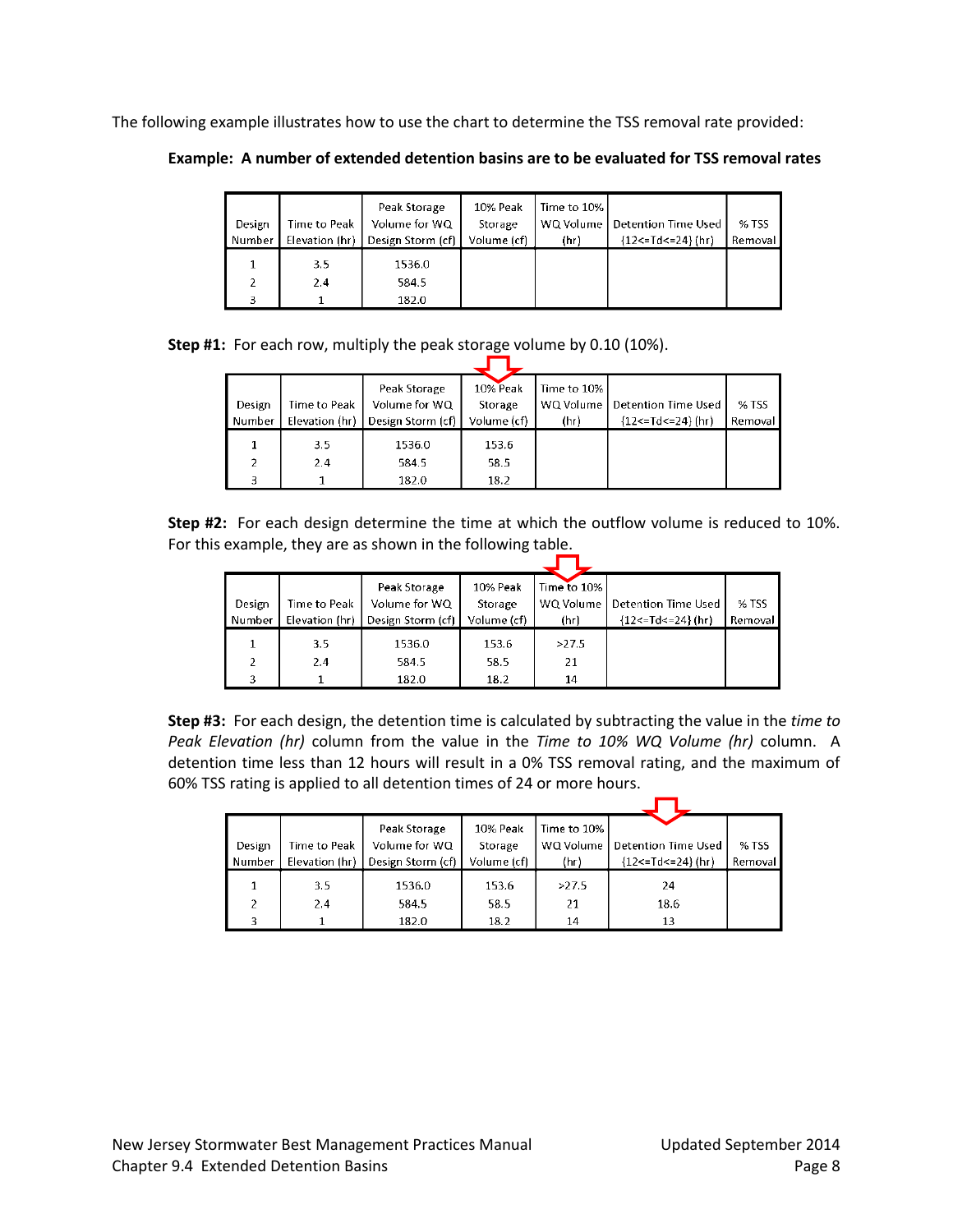**Step #4:** For each design, find the respective detention time along the horizontal axis of the chart found on page 5 and draw a vertical line up to the curve on the chart.



**Step #5:** For each design, next draw a horizontal line from the point on the curve identified in Step #4 to the vertical axis to obtain the corresponding TSS Removal Rate.



The resulting percent TSS Removal Rates appear in the last column of this table.

|               |                | Peak Storage      | 10% Peak    | Time to 10% |                     |         |
|---------------|----------------|-------------------|-------------|-------------|---------------------|---------|
| Design        | Time to Peak   | Volume for WQ     | Storage     | WQ Volume   | Detention Time Used | % TSS   |
| Number        | Elevation (hr) | Design Storm (cf) | Volume (cf) | (hr)        | {12<=Td<=24} (hr)   | Removal |
|               | 3.5            | 1536.0            | 153.6       | >27.5       | 24                  | 60%     |
| $\mathcal{L}$ | 2.4            | 584.5             | 58.5        | 21          | 18.6                | 51%     |
| 3             |                | 182.0             | 18.2        | 14          | 13                  | 42%     |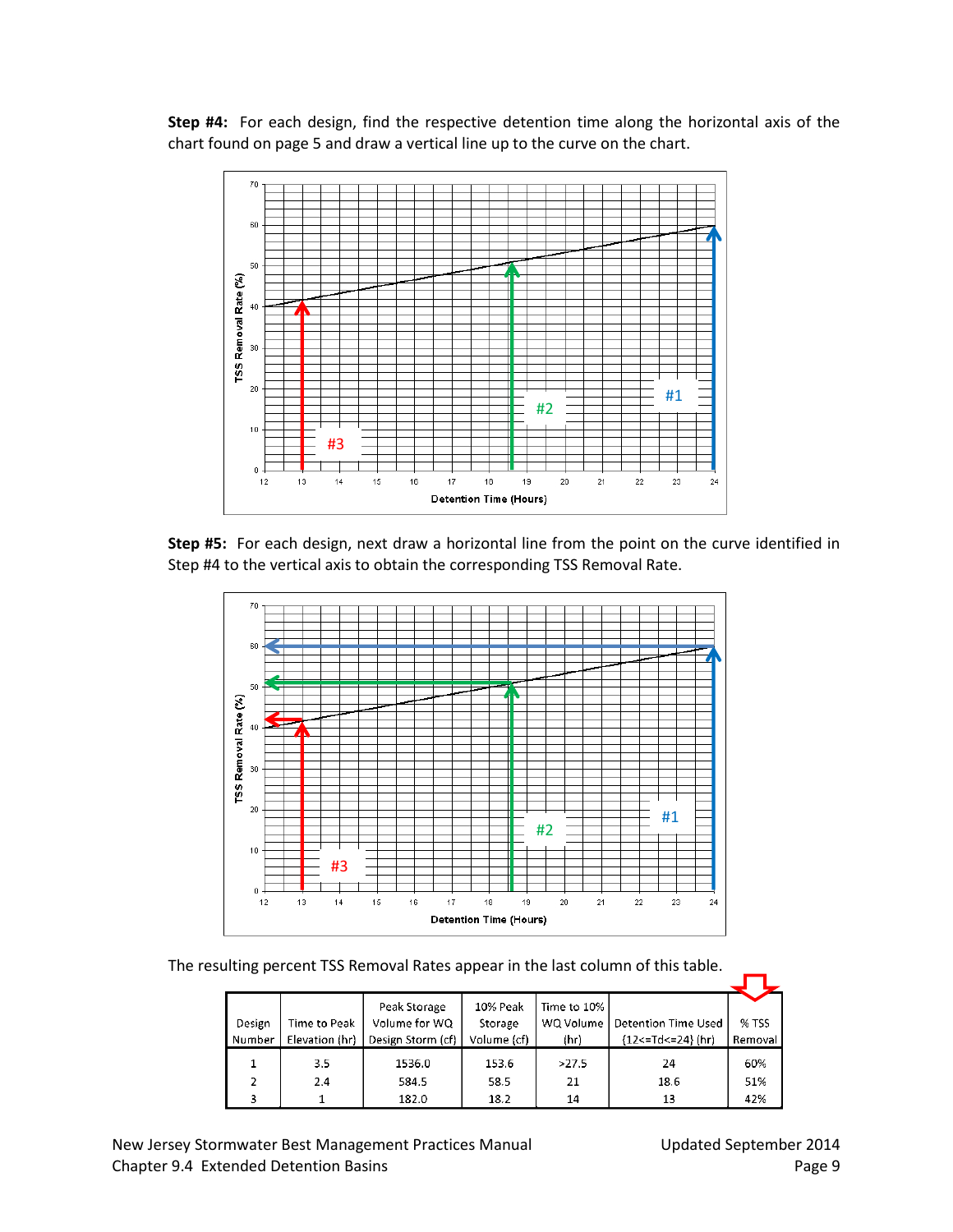# **TSS Removal Rates for BMPs in Series**

The adopted TSS removal rates for extended detention basins is less than the 80% TSS removal rate typically required in the Stormwater Management rules at N.J.A.C. 7:8. Therefore, it may be necessary to use a series of BMPs to achieve the required TSS removal.

A simplified equation to calculate the total TSS removal rate for two BMPs in series can be found at N.J.A.C. 7:8-5.5(c). This equation may not be used for two of the same BMPs in series to increase the adopted TSS removal rate of that BMP. For more information on BMP in series, see *Chapter 4: Stormwater Pollutant Removal Criteria* and the *Pretreatment* Section below*.*

### **Considerations**

A number of factors should be considered when utilizing an extended detention basin to treat stormwater runoff.

#### **Pretreatment**

For subsurface extended detention basins, pretreatment is a design requirement. For surface extended detention basin systems, as with all other best management practices, pretreatment can extend the functional life and increase the pollutant removal capability by reducing incoming velocities and capturing coarser sediments.

- Pretreatment may consist of a forebay or any of the structural BMPs found in *Chapter 9: Structural Stormwater Management Measures*.
- There is no adopted TSS removal rate associated with forebays; therefore, their inclusion in any design should be solely for the purpose of facilitating maintenance. Forebays can be earthen, constructed of riprap, or made of concrete, and must comply with the following requirements:
	- $\Box$  The forebay must be designed to prevent scour of the receiving basin by outflow from the forebay.
	- $\Box$  The forebay should provide a minimum storage volume of 10% of the Water Quality Design Storm and be sized to hold the sediment volume expected between clean-outs.
	- $\Box$  It should fully drain within nine hours in order to facilitate maintenance and to prevent mosquito issues. Under no circumstances should there be any standing water in the forebay 72 hours after a precipitation event.
	- □ Surface forebays must meet or exceed the sizing for preformed scour holes in the *Standard for Conduit Outlet Protection* in the *Standards for Soil Erosion and Sediment Control in New Jersey* for a surface forebay*.*
- If a concrete forebay is utilized, it must have at least two weep holes to facilitate low level drainage.
- When using a structural BMP for pretreatment, it must be designed in accordance with the design requirements outlined in the respective chapter. For additional information on the design requirements of each structural BMP, refer to the appropriate chapter in this manual.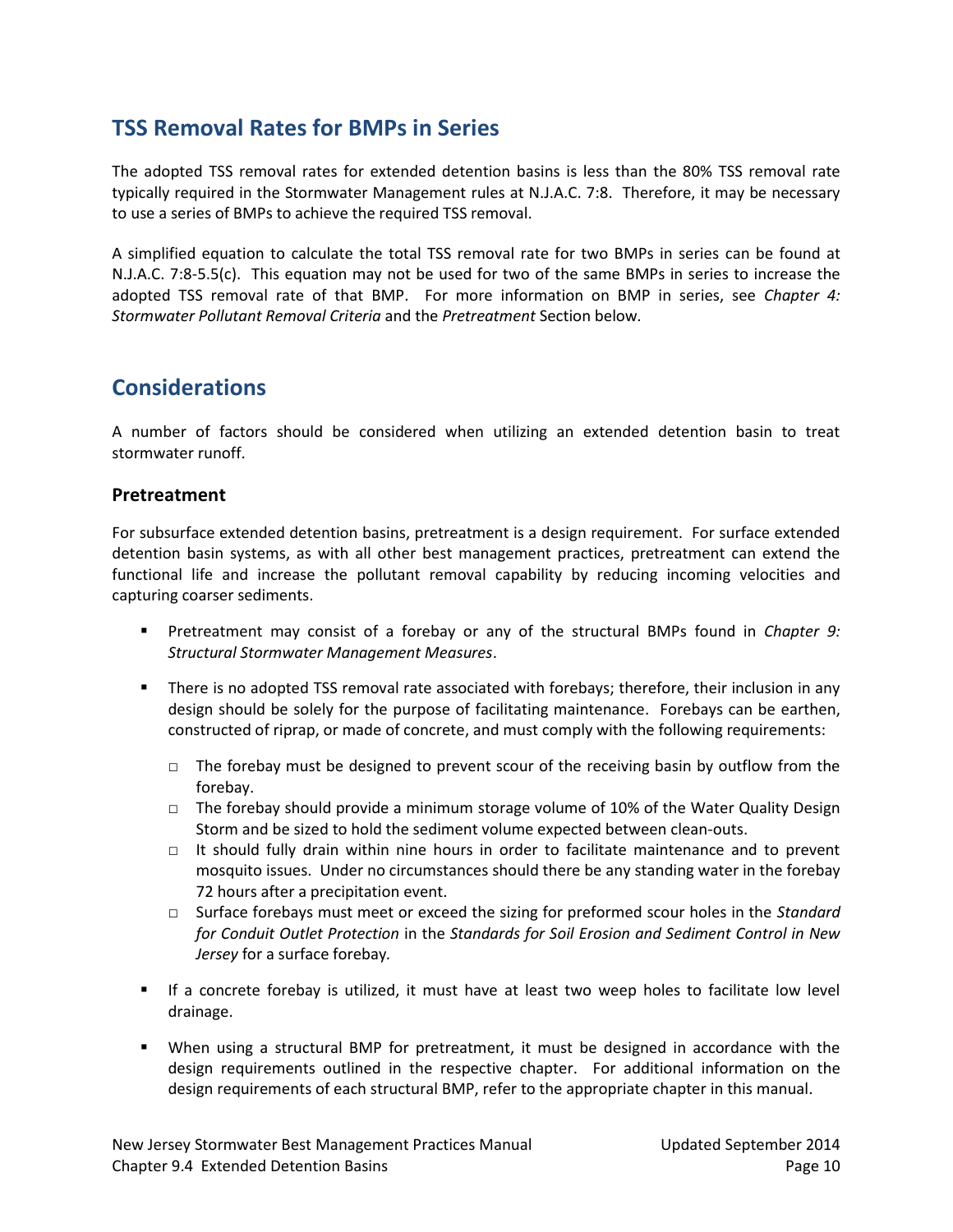### **Groundwater**

A typical extended detention basin will range from 3 to 12 feet in depth; however, depth is often limited by groundwater conditions or the need for positive drainage from excavated basins. The basin may not intercept the groundwater because it may result in a loss of runoff storage volume, the creation of an environment suitable for mosquito breeding, and/or difficulty maintaining the basin bottom. Therefore, it is important to accurately determine the depth to the seasonal high water table (SHWT). Refer to *Chapter 6: Groundwater Recharge* for more information on establishing the SHWT.

### **Geology**

Soil permeability is an important consideration when designing a combination extended detentioninfiltration basin. If soils have low infiltration rates, the system may exhibit problems with standing water; conversely, if soils have high infiltration rates, runoff could migrate into the existing groundwater table. When designing a combination system, the design criteria for infiltration basins must also be met in addition to the design criteria specified in this chapter. For more information on infiltration basins, see *Chapter 9.5: Standard for Infiltration Basins.*

The underlying geology of an area is another factor that can affect the design of an extended detention basin. The existence of bedrock close to the surface of the soil can make the excavation necessary for sufficient storage volume costly and difficult. Also, the type of bedrock present on-site is another important consideration, specifically, in areas of the State with Karst topography. Any infiltration of runoff into this highly soluble bedrock can lead to subsidence and sink holes; therefore, in areas with this type of bedrock, where on-site soils are not sufficiently impermeable to prevent infiltration of runoff, extended detention basins should be lined with impermeable material.

### **Flow Paths**

An extended detention basin relies on the process of sedimentation for removal of runoff pollutants. Therefore, the basin should be designed to maximize the degree of sedimentation. Flow path lengths should be maximized, and long, narrow basin configurations with length to width ratios from 2:1 to 3:1 should be utilized. However, when designing a basin to maximize flow path length, inflow velocities should be considered to ensure the stability of the flow path. Basins that are shallow and have larger surface area to depth ratios will provide better pollutant removal efficiencies than smaller, deeper basins.

### **Additional Pollutant Removal**

The lower stages of an extended detention basin can be designed to create a wetland area or provide a permanent pool to provide additional pollutant removal. If this option is selected, the design must comply with all of the requirements specified in chapter 9.2 *Standard Constructed Wetlands* or 9.11 *Wet Ponds.*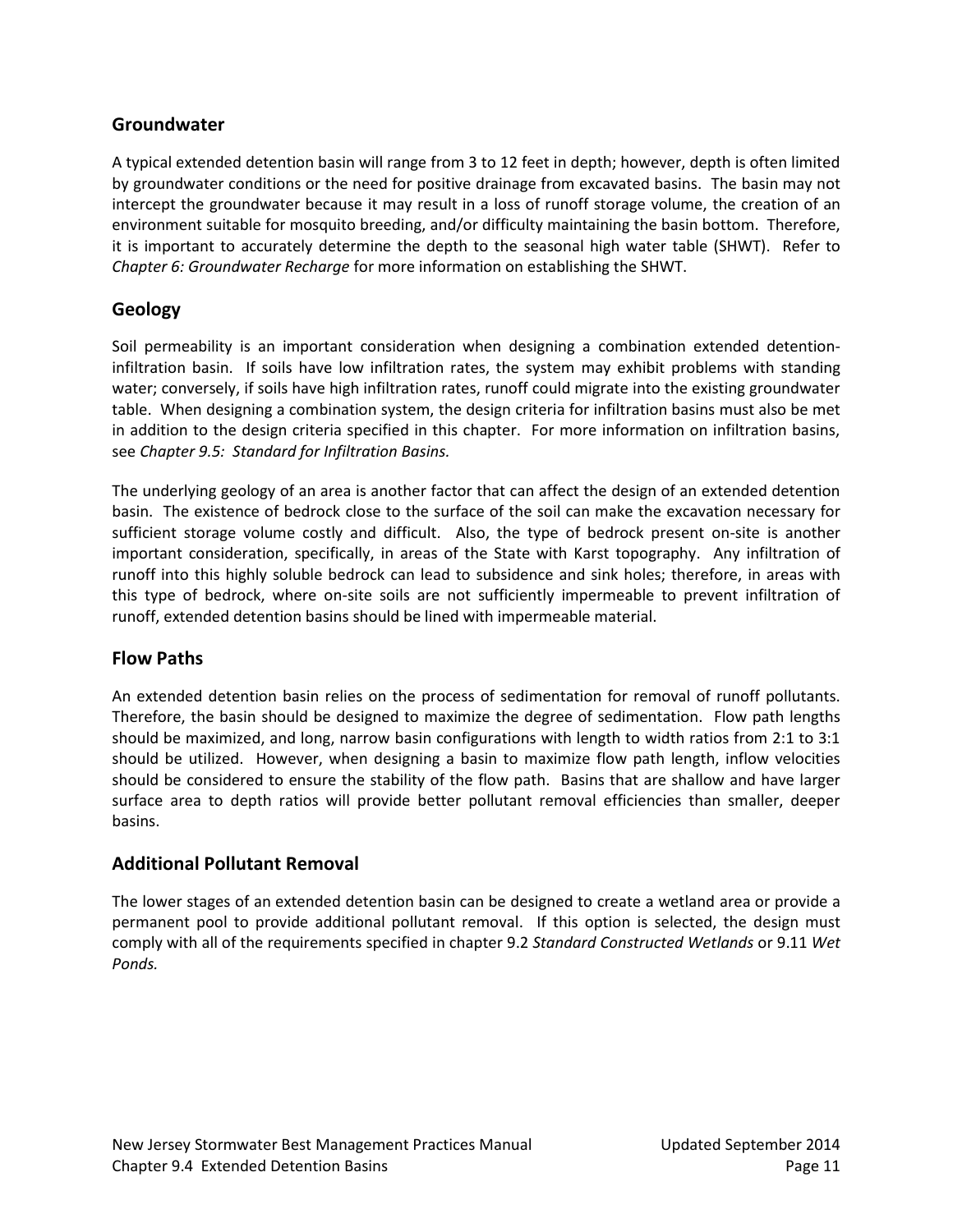### **Water Depth**

To enhance safety by minimizing standing water depths, the vertical distance between the basin bottom and the elevation of the first stormwater quantity control outlet (normally set equal to the maximum stormwater quality design storm water surface) should be no greater than 3 feet wherever practical.

#### **Sediment Accumulation**

A properly designed extended detention basin will accumulate considerable amounts of sediment over time, leading to the loss of the detention volume, which leads to a loss in both runoff quality and quantity control effectiveness. Therefore, depending on the clean-out intervals, an increase in an extended detention basin's maximum design storm storage volume should be considered to compensate for this expected loss of storage volume. See the above section referring to the design criteria for Subsurface Extended Detention Basins for more information on required volume increases in subsurface basins. Additionally, when designing an extended detention basin, consideration should be given to the frequency of sediment inspection and removal.

### **Maintenance**

Regular and effective maintenance is crucial to ensure effective extended detention performance; in addition, maintenance plans are required for all stormwater management facilities associated with a major development. There are a number of required elements in all maintenance plans, pursuant to N.J.A.C. 7:8-5.8; these are discussed in more detail in *Chapter 8: Maintenance of Stormwater Management Measures*. Furthermore, maintenance activities are required through various regulations, including the New Jersey Pollutant Discharge Elimination System (NJPDES) Rules, N.J.A.C. 7:14A. Specific maintenance requirements for extended detention basins are presented below; these requirements must be included in the extended detention basin's maintenance plan.

#### **General Maintenance**

- All structural components must be inspected, at least once annually, for cracking, subsidence, spalling, erosion and deterioration.
- Components expected to receive and/or trap debris must be inspected for clogging at least twice annually.
- **Sediment removal should take place when the basin is thoroughly dry.**
- Disposal of debris, trash, sediment and other waste material must be done at suitable disposal/recycling sites and in compliance with all applicable local, state and federal waste regulations.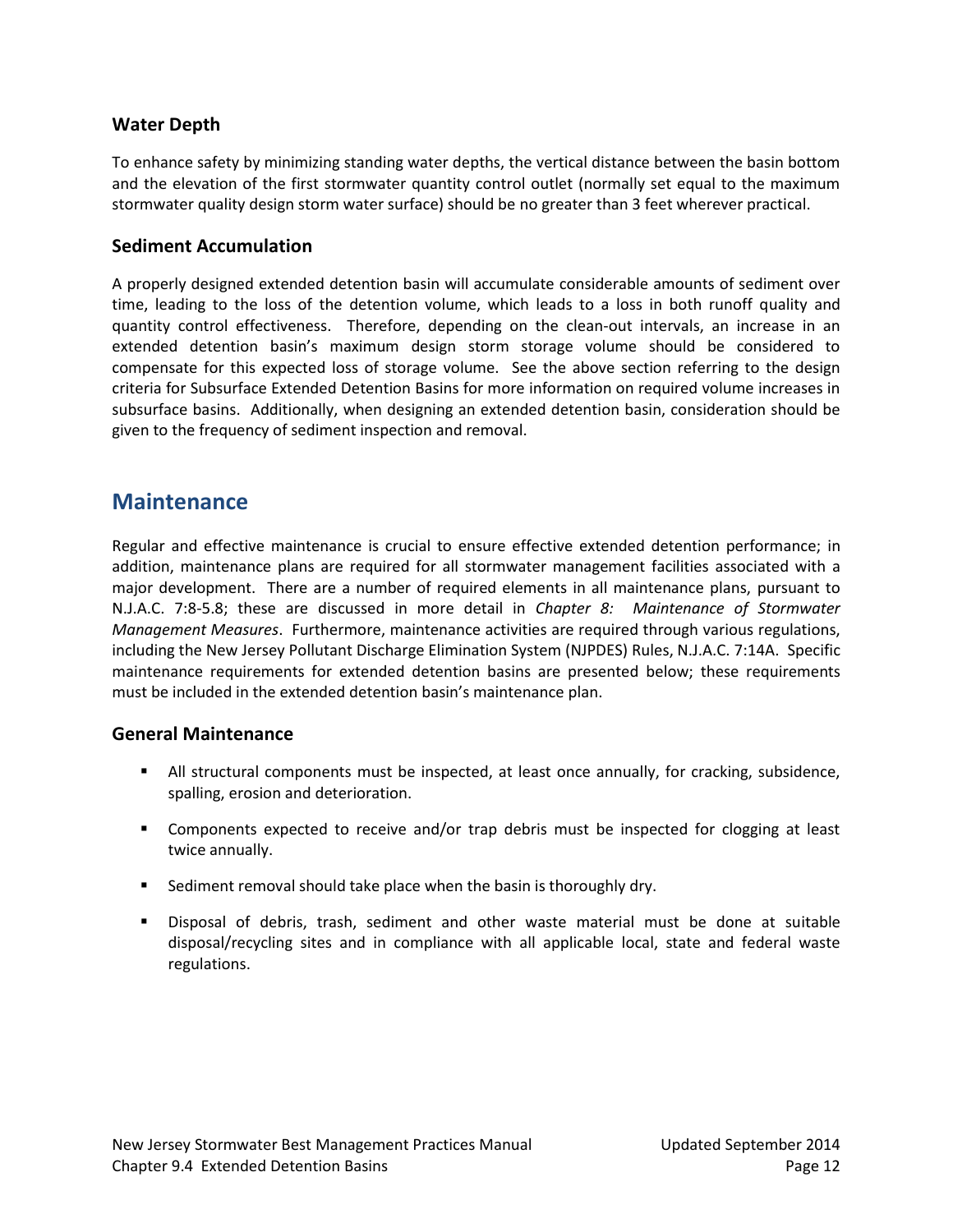### **Vegetated Areas**

- Bi-weekly inspections are required when establishing/restoring vegetation.
- A minimum of one inspection during the growing season and one inspection during the nongrowing season is required to ensure the health, density and diversity of the vegetation.
- Vegetative cover must be maintained at 85%; damage in excess of 50% must be addressed through replanting in accordance with the original specifications.
- Vegetated areas must be inspected at least once annually for erosion, scour and unwanted growth; any unwanted growth should be removed with minimum disruption to the remaining vegetation.
- All use of fertilizers, pesticides, mechanical treatments and other means to ensure optimum vegetation health must not compromise the intended purpose of the extended detention basin.

### **Drain Time**

- The approximate time it would normally take for the extended detention basin to drain the maximum design storm runoff volume and begin to dry must be indicated in the maintenance manual.
- If the actual drain time is significantly different than the design drain time, the basin's outlet structure, underdrain system and both groundwater and tailwater levels must be evaluated and appropriate measures taken to return the basin to minimum and maximum drain time requirements.